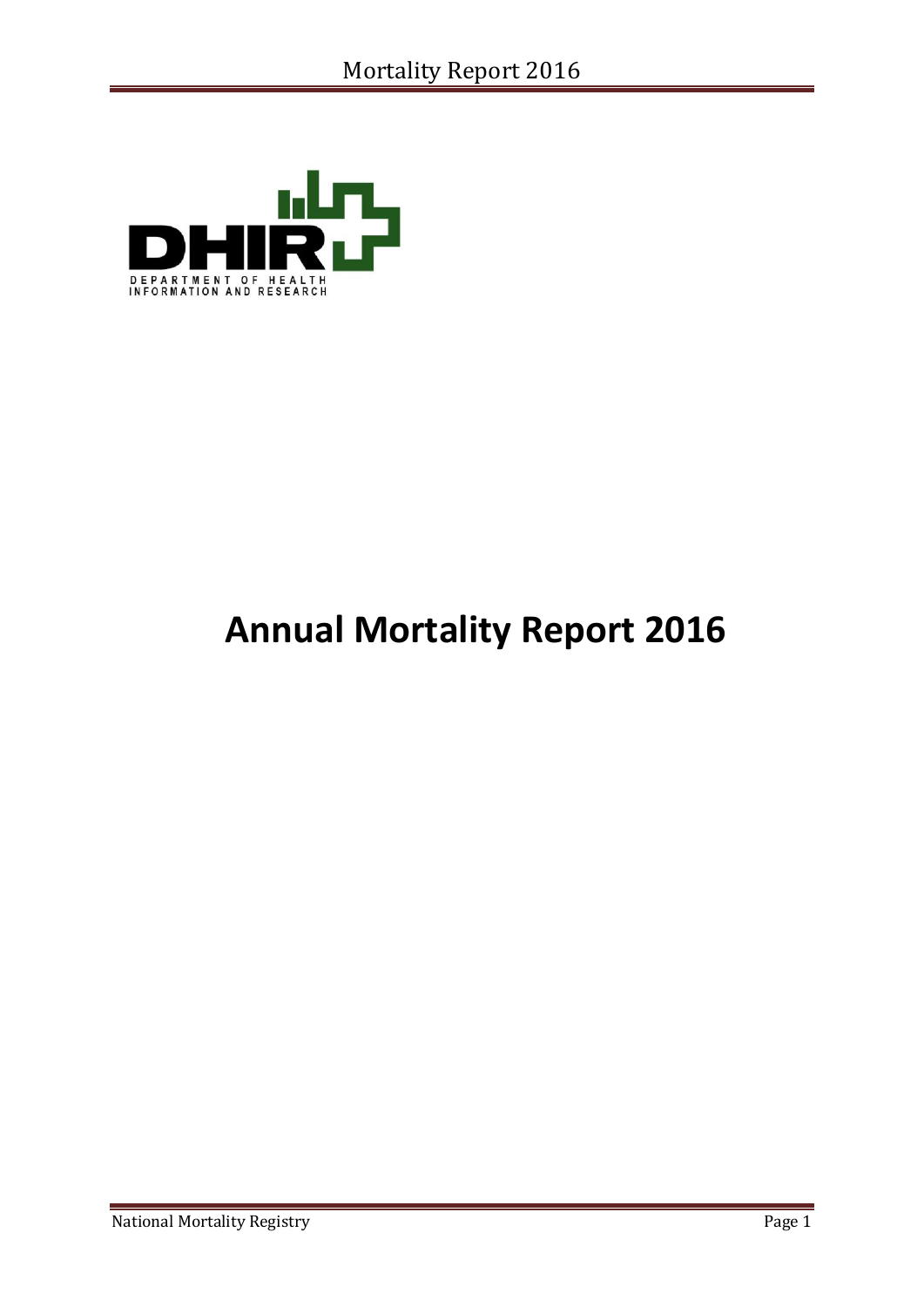# **Summary Statistics**

- ➢ During 2016 there were 3343 deaths in residents of Malta, with a stable trend in the crude mortality rate and a decreasing trend in standardised mortality rate, reflecting the postponement of death to older age groups.
- ➢ 70.2% of deaths occurred within a hospital with 53.7% occurring at Mater Dei Hospital.
- ➢ Circulatory diseases including heart diseases and stroke accounted for 36.1% of all deaths while cancer deaths accounted for 28.4% of all deaths.
- $\triangleright$  Trends in major causes of death including heart disease, stroke and diabetes are showing a downward or stable trend, however mortality rates for diabetes in Malta are higher than the EU average.
- $\triangleright$  Trends in standardised mortality rate due to lung cancer in women, dementia in both sexes and suicide in males are showing an upward trend. However, mortality rates from these causes in Malta is lower than the EU average.
- ➢ Causes of death vary with age and gender with external causes of death accounting for a large percentage of deaths in the younger (15-44 years) age groups, cancers dominating the middle-aged groups and circulatory diseases increasing in importance with increasing age. Conditions such as dementia, pneumonia and diabetes are important causes of death in the older age groups.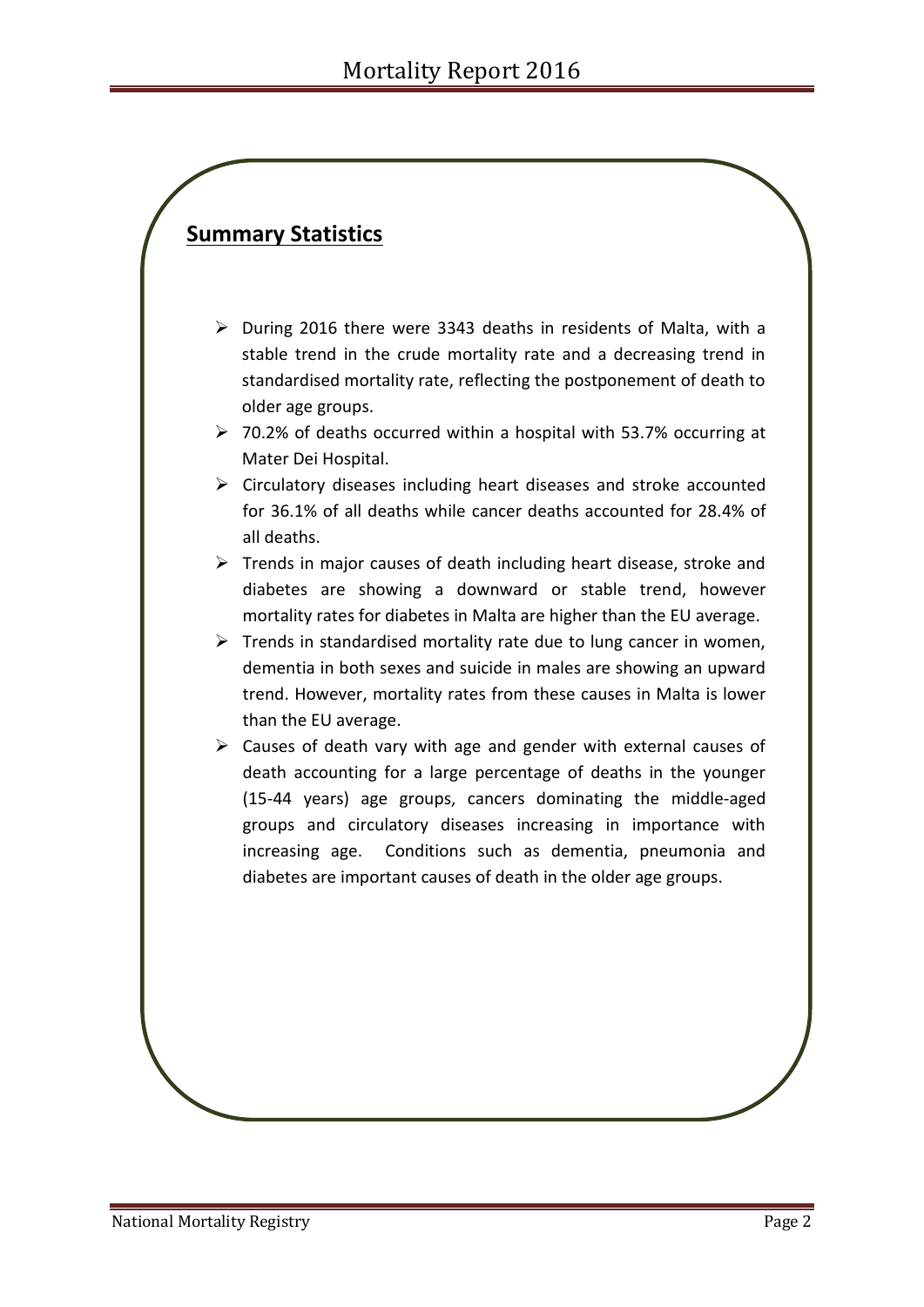## **Overview**

During the year 2016 there were 3343 deaths among residents of the Maltese Islands dying in Malta or abroad. There were 1645 male deaths and 1698 female deaths, a decrease of 89 male and 11 female deaths from 2015. There were also 83 non-residents who died in Malta a decrease of 8 deaths from 2015.

### **Trends in the number of deaths and crude mortality rates over time**

Over the past 10 years (2007-2016) there has been a very slight increasing trend in the number of deaths in females and stable trends in males. This increasing trend in the number of overall deaths is due to population growth over the years. Infact, the crude mortality rate (total number of deaths by gender divided by total mid-year population by gender) in both males and females has remained stable over the past 10 years (figure 1). Also, usually there are more male than female deaths however in 2016 the number of female deaths outnumbered the number of male deaths.



*Figure 1: Number of deaths and crude mortality rate by gender over 10 years*

In 2016, the life expectancy at birth for Maltese males was 80.6 years and for females was 84.4 years.<sup>1</sup> The oldest male death recorded in 2016 was 101 years old and the oldest female death was 107 years. The average age at death was 73.1 years in males (median 76 years) and 78.9 years (median 83 years) in females.

*<sup>1</sup>Source: National Statistics Office: [https://nso.gov.mt/en/News\\_Releases/View\\_by\\_Unit/Unit\\_C5/Population\\_and\\_Migration\\_Statistics/Pages/Population%](https://nso.gov.mt/en/News_Releases/View_by_Unit/Unit_C5/Population_and_Migration_Statistics/Pages/Population%20Revisions.aspx) [20Revisions.aspx](https://nso.gov.mt/en/News_Releases/View_by_Unit/Unit_C5/Population_and_Migration_Statistics/Pages/Population%20Revisions.aspx)*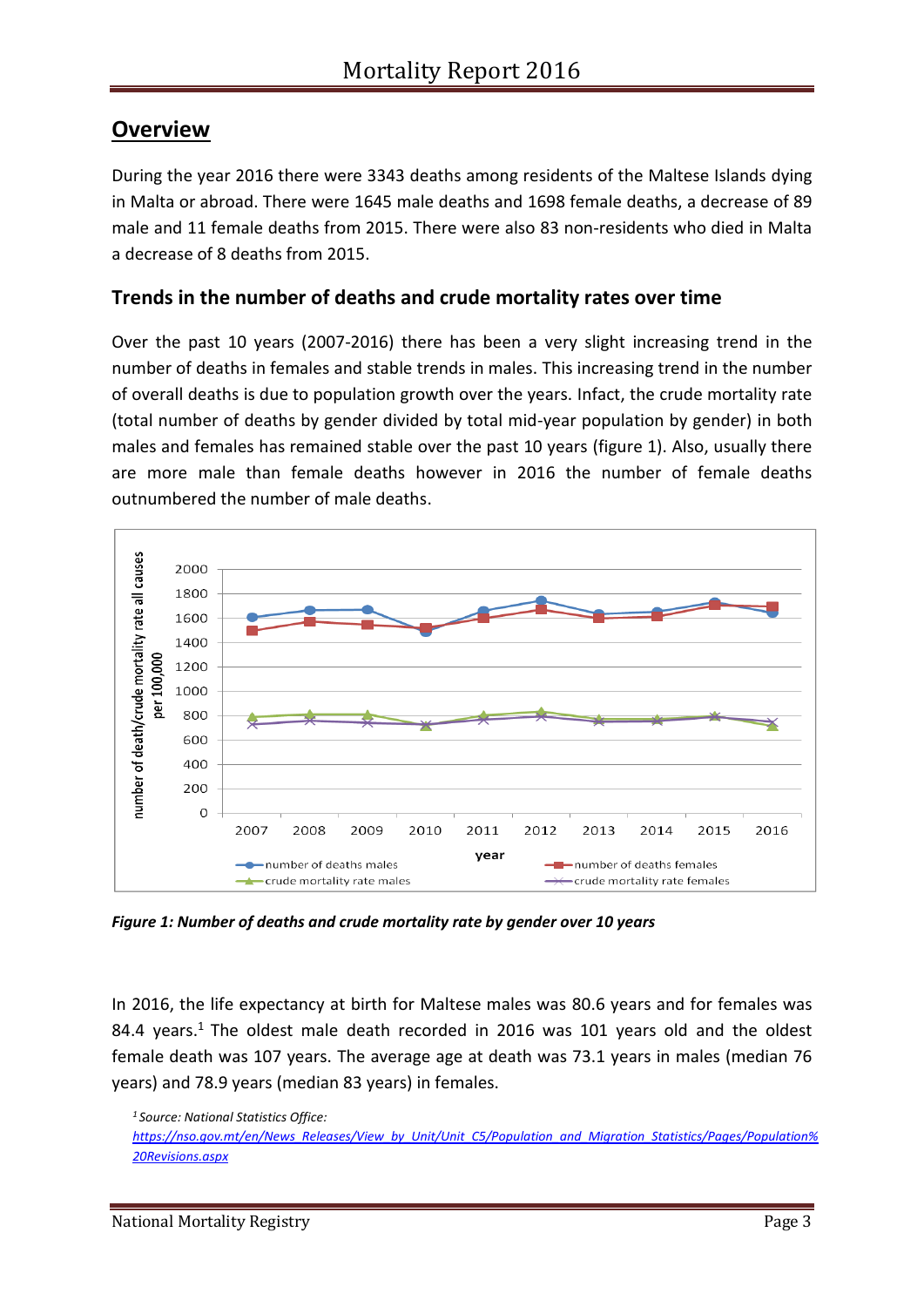## **Standardised mortality rate in Malta compared to the European Union**

The trend in the age standardised mortality rate (SMR) in Malta as well as that of the EU average is showing a downward trend in both males and females with rates for males being higher than in females. SMR for men and women in Malta compare favourably with the EU average with rates being lower for Malta than the EU average particularly in men (figure 2).



*Figure 2: Trends in standardised mortality rates in males and females all ages in Malta compared to the EU average<sup>2</sup>*

## **Distribution by type of place of death**

70.2% of all deaths in residents occur within a hospital setting including both private and public hospitals but excluding residential homes (figure 3). The percentage of deaths at Mater Dei Hospital was 53.7% (1797 deaths) compared to 53.8% in 2015.

<sup>2</sup> WHO: https://gateway.euro.who.int/en/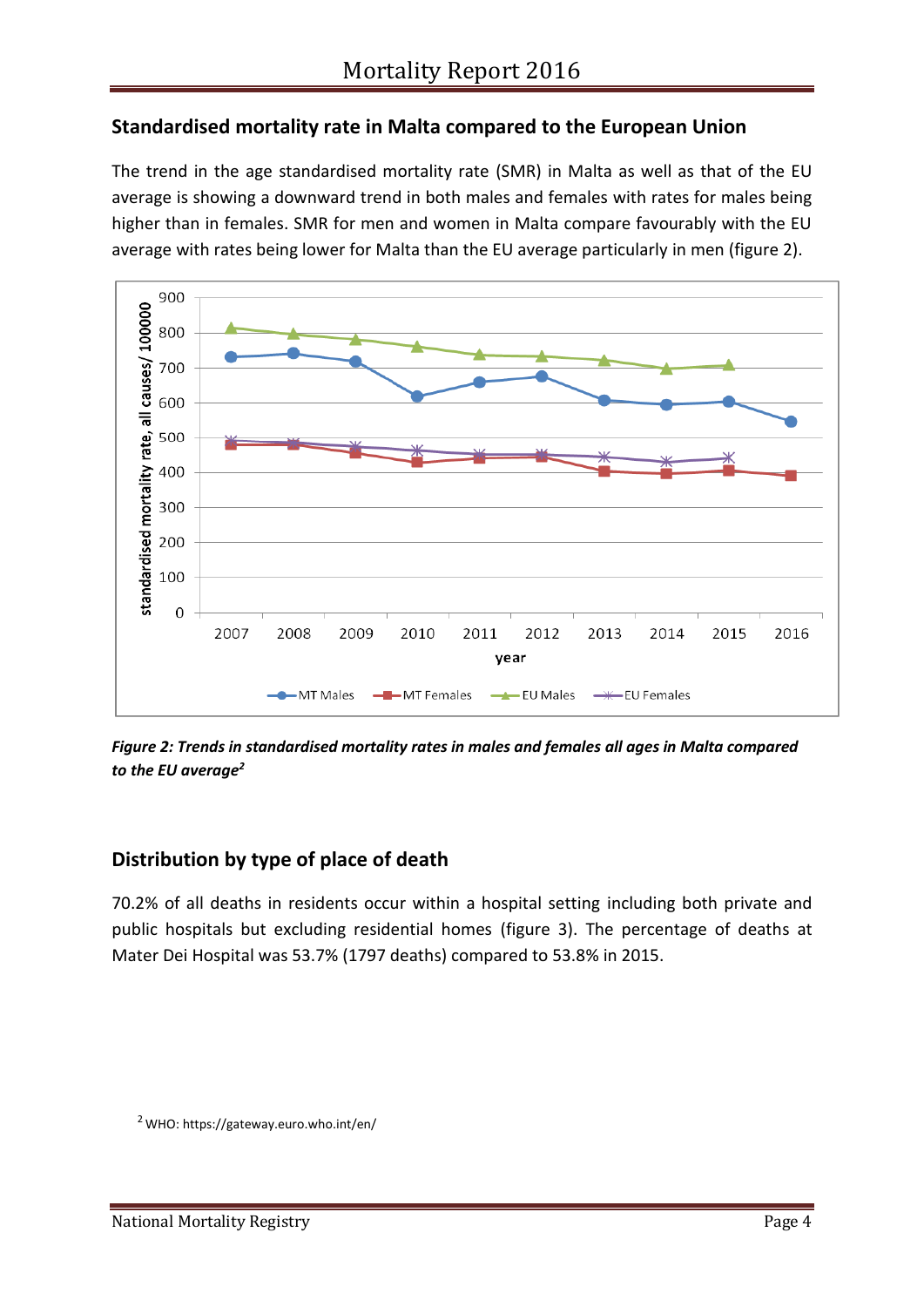

*Figure 3: percentage of deaths in persons of all ages by place of death*

## **Causes of death**

During 2016 there were 1206 deaths due to diseases of the circulatory system, a decrease of 128 deaths from the year 2015. Diseases of the circulatory system were the leading cause of death and accounted for 36.1% of the total number of deaths in 2016. These included mainly deaths due to ischaemic heart disease, heart failure and stroke. The number of deaths from neoplasms totalled 949 deaths, an increase of 12 deaths from 2015 and accounted for 28.4% of all deaths. It is interesting to note that in males the percentage of deaths due to neoplasms has nearly reached that due to circulatory diseases, but this is not so in females (figures 4,5). There were 335 deaths due to respiratory conditions mainly chronic obstructive airways disease and chest infections. Diabetes as underlying cause of death accounted for 5.1% of all deaths or 172 deaths. It is also an important risk factor for circulatory diseases. Dementia which is an important cause of death in the elderly accounted for 4.7% of all deaths or 158 deaths.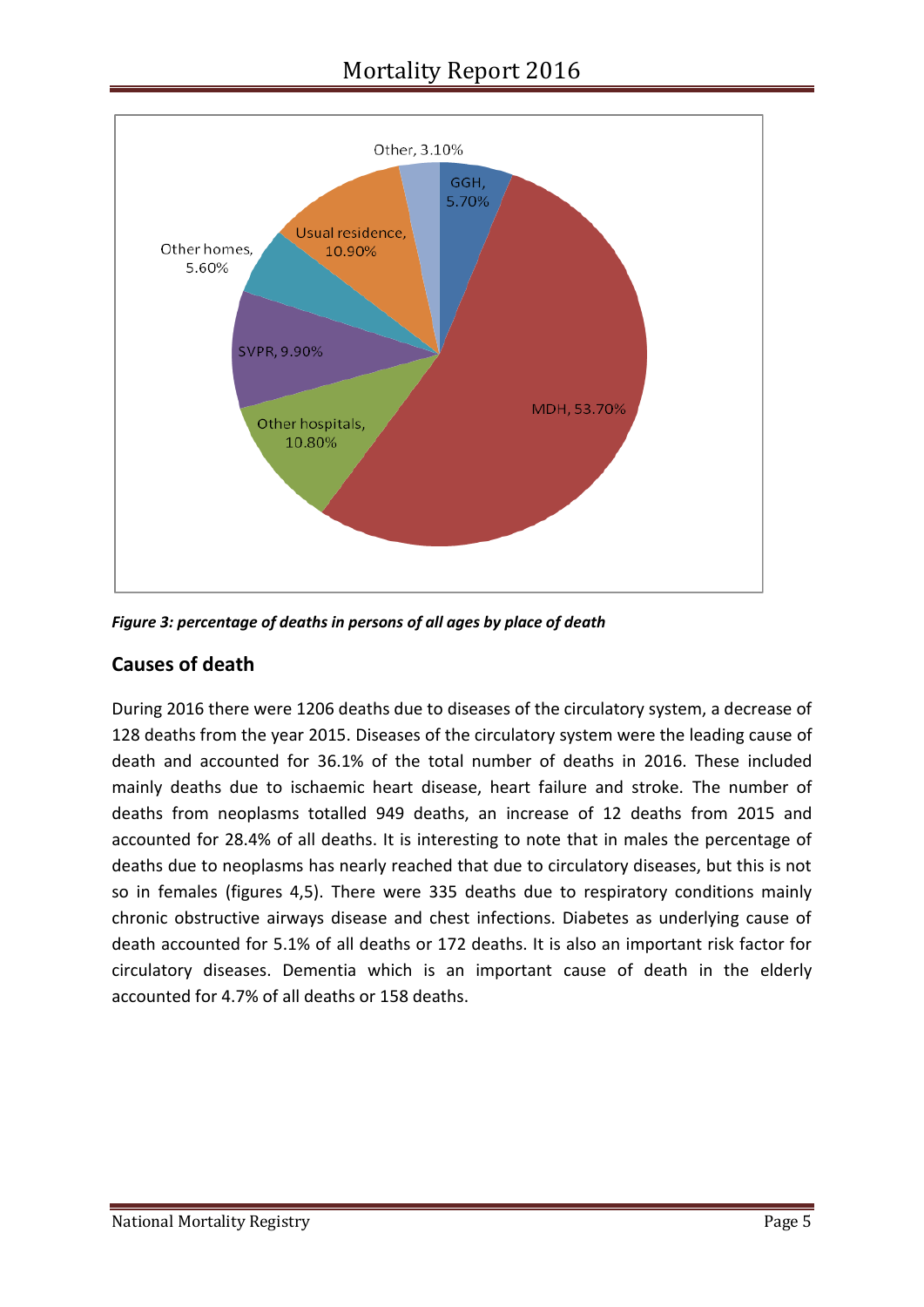## Mortality Report 2016



*Figure 4: Main causes of death in males during 2016*



*Figure 5: Main causes of death in females during 2016*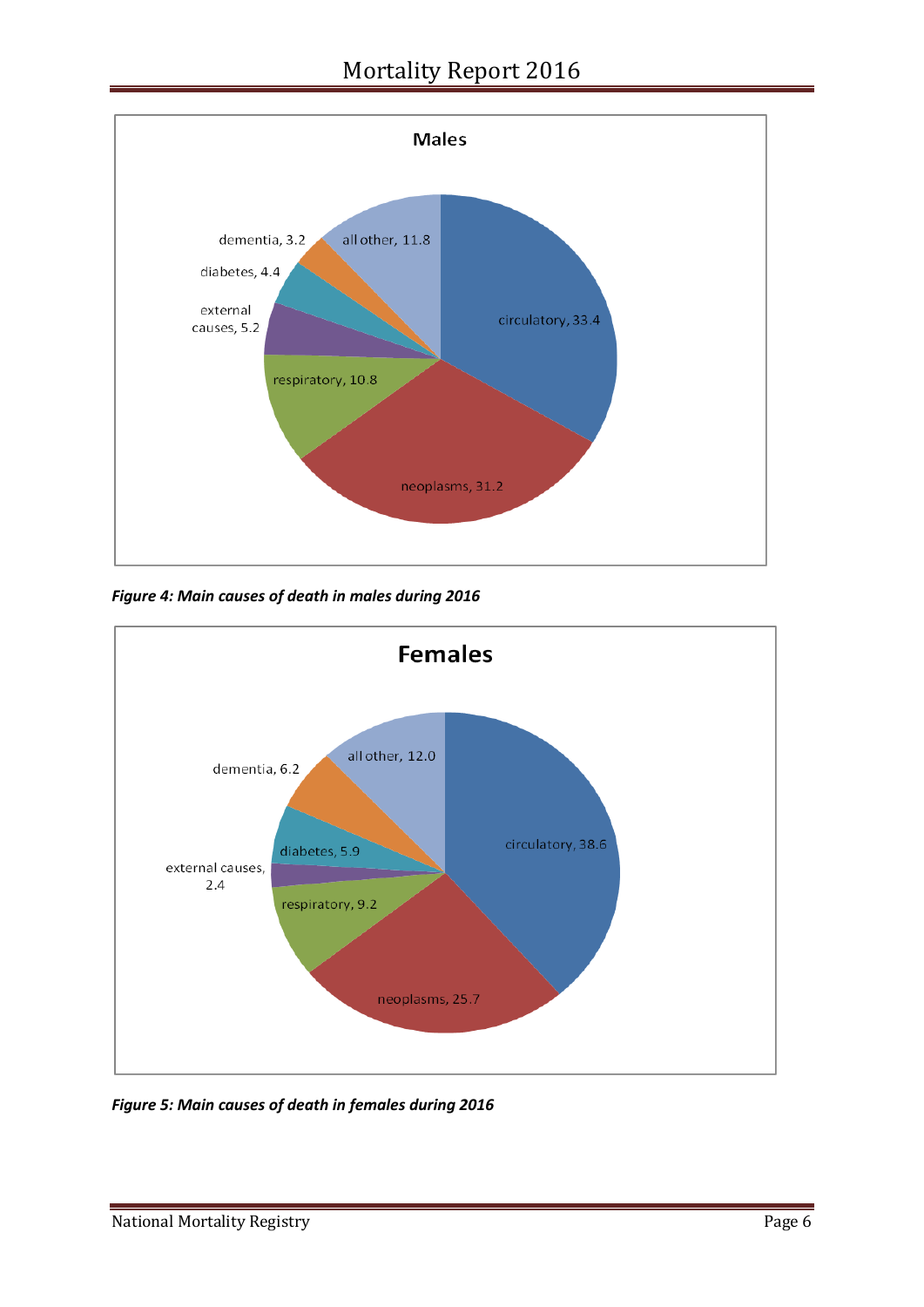### **Leading causes of death in males**

The main cause of death in males was ischaemic heart disease which accounted for 20% of all male deaths in 2016. Lung cancer is the second most common cause of death in males, accounting for 8% of all male deaths in 2016. Other leading cancer deaths in males included colorectal and pancreatic cancer. In 2016, diabetes and dementia made it to the top ten leading causes of death in males accounting for 4.3% and 3.2% of male deaths respectively.

| Cause of death                          | ICD-code        | number of male<br>death | % of male death |
|-----------------------------------------|-----------------|-------------------------|-----------------|
| Ischemic heart disease                  | 120-125         | 329                     | 20              |
| Malignant neoplasm of trachea, bronchus |                 |                         |                 |
| and lung                                | C33-C34         | 132                     | 8               |
| Cerebrovascular disease                 | 160-169         | 108                     | 6.5             |
| Other heart disease                     | $126 - 151$     | 73                      | 4.4             |
| Diabetes mellitus                       | E10-E14         | 72                      | 4.3             |
| Chronic lower respiratory diseases      | J40-J47         | 64                      | 3.9             |
| Pneumonia and other acute lower         |                 |                         |                 |
| respiratory infections                  | $J12-J22$       | 68                      | 4.1             |
| Malignant neoplasm of colon, rectum and |                 |                         |                 |
| anus                                    | $C18-C21$       | 60                      | 3.6             |
| Malignant neoplasm of the pancreas      | C <sub>25</sub> | 42                      | 2.5             |
| Dementia                                | F01-F03, G30    | 53                      | 3.2             |

#### *Table 1: Leading causes of death in males*

### **Leading causes of death in females**

Diseases of the circulatory system continued to feature as the leading causes of death in females. Malignant neoplasm of the breast is the leading cause of cancer deaths in females. Dementia, chest infections and diabetes were also important causes of death, especially in older females. Other cancers which feature in the top 10 causes of death in females include colorectal, lung and ovarian.

|                                                        |                                  | number of<br>female of |                    |
|--------------------------------------------------------|----------------------------------|------------------------|--------------------|
| Cause of death                                         | ICD-10 code                      | deaths                 | % of female deaths |
| Ischaemic heart disease                                | $120 - 125$                      | 330                    | 19.4               |
| Cerebrovascular disease                                | 160-169                          | 151                    | 8.9                |
| Other heart diseases                                   | $126 - 151$                      | 126                    | 7.4                |
| Dementia                                               | F01-F03, G30                     | 105                    | 6.1                |
| Pneumonia and other acute lower respiratory infections | $J12-J22$                        | 89                     | 5.2                |
| Malignant neoplasm of breast                           | C50                              | 73                     | 4.2                |
| Diabetes mellitus                                      | E10-E14                          | 100                    | 5.8                |
| Malignant neoplasm of colon, rectum and anus           | C <sub>18</sub> -C <sub>21</sub> | 60                     | 3.5                |
| Malignant neoplasm of trachea, bronchus and lung       | C33-C34                          | 52                     | 3.1                |
| Malignant neoplasm of ovary                            | C <sub>56</sub>                  | 31                     | 1.8                |

#### *Table 2: Leading causes of death in females*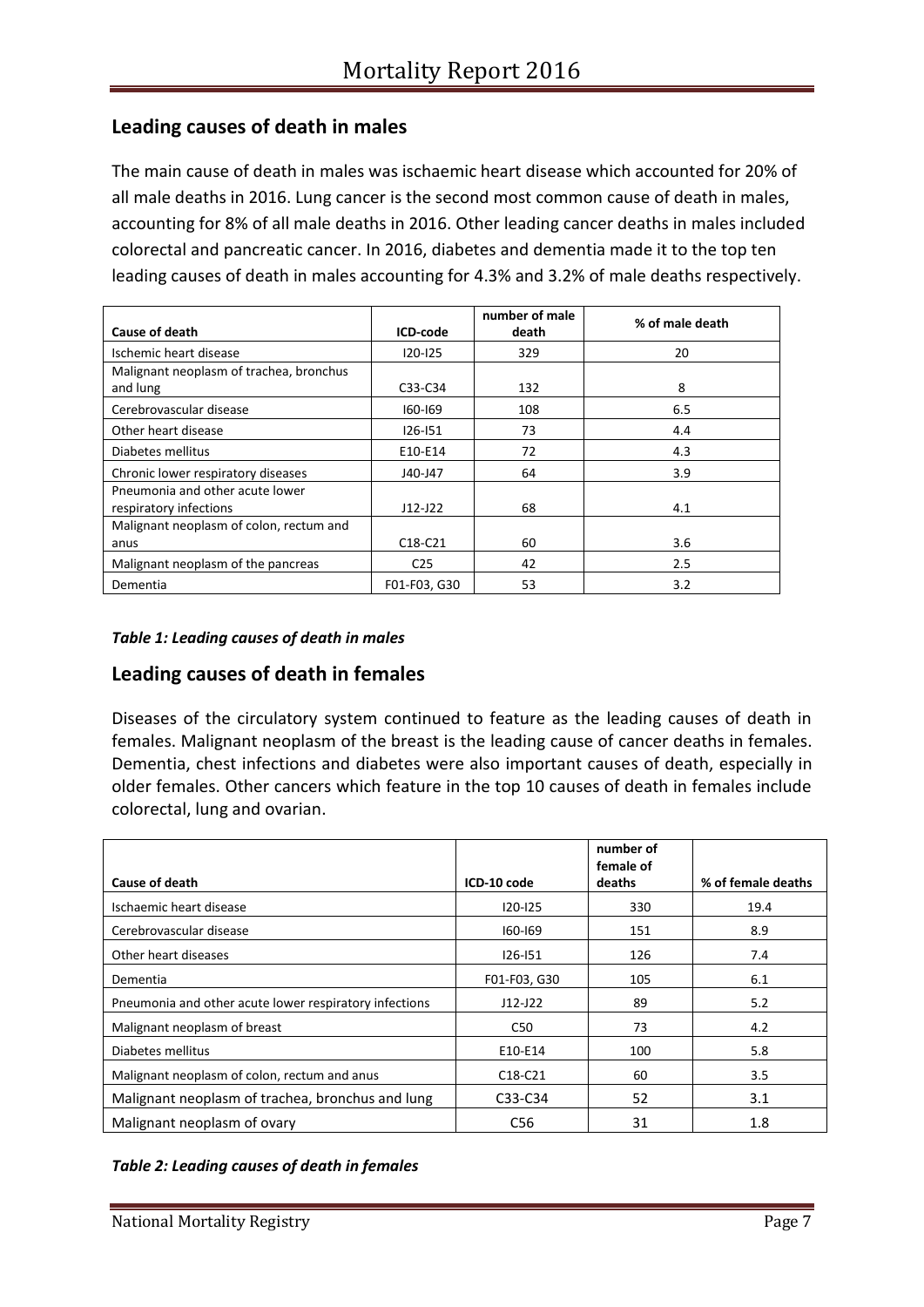## **Trends in major groups of causes of death**

Most major causes of death as described in tables 3 and 4 in males and females of all ages are showing a downward or stable trend in the standardised mortality rate, with the exception of lung cancer in females which is showing an upward trend over the past 10 and 20 years.

|                                                          |                   | Trends over past 10 years (2007-2016) |
|----------------------------------------------------------|-------------------|---------------------------------------|
| Cause of death                                           | males             | females                               |
| All causes of death (A00-Y89)                            | ↓                 | Jż                                    |
| Certain infectious and parasitic diseases (A00-B99)      | 个                 | ᠰ                                     |
| Malignant neoplasms (C00-C97)                            | ↓                 | Jż                                    |
| Malignant neoplasm of trachea, bronchus & lung (C33-C34) | ↓                 | ↑                                     |
| Malignant neoplasm of female breast (C50)                |                   | Jż                                    |
| Diabetes mellitus (E10-E14)                              | $\leftrightarrow$ | $\leftrightarrow$                     |
| Dementia (F01,F03)                                       | ↓                 | $\leftrightarrow$                     |
| Diseases of the circulatory system (I00-I99)             | ↓                 | Jż                                    |
| Ischaemic heart disease (I20-I25)                        | ↓                 |                                       |
| Cerebrovascular disease (160-169)                        | ↓                 | ↓                                     |
| Diseases of the respiratory system (J00-J99)             | ↓                 | $\leftrightarrow$                     |
| Diseases of the digestive system (K00-K93)               | ↓                 | ↓                                     |
| Diseases of the genitourinary system (N00-N99)           | $\leftrightarrow$ | $\leftrightarrow$                     |
| External causes of morbidity and mortality (V01-Y89)     | ↓                 | ↓                                     |
| Transport accidents (V01-V99, Y85)                       | ↓                 | $\leftrightarrow$                     |
| Intentional self harm (X60-X84, Y87.0)                   | $\leftrightarrow$ | 个                                     |

*Table 3: 10 year trend in major causes of death in persons of all ages*

|                                                         |                   | Trends over past 20 years (1997-2016) |
|---------------------------------------------------------|-------------------|---------------------------------------|
| <b>Cause of death</b>                                   | males             | females                               |
| All causes of death (A00-Y89)                           |                   |                                       |
| Certain infectious and parasitic diseases (A00-B99)     | ↓                 |                                       |
| Malignant neoplasms (C00-C97)                           | J                 |                                       |
| Malignant neoplasm of trachea, bronchus & lung (C33-C34 | ↓                 |                                       |
| Malignant neoplasm of female breast (C50)               |                   |                                       |
| Diabetes mellitus (E10-E14)                             | $\leftrightarrow$ | $\leftrightarrow$                     |
| Dementia (F01,F03)                                      | 个                 |                                       |
| Diseases of the circulatory system (I00-199)            | ↓                 |                                       |
| Ischaemic heart disease (120-125)                       | ↓                 |                                       |
| Cerebrovascular disease (160-169)                       | ↓                 |                                       |
| Diseases of the respiratory system (J00-J99)            | ↓                 |                                       |
| Diseases of the digestive system (K00-K93)              | ↓                 |                                       |
| Diseases of the genitourinary system (N00-N99)          | ↓                 |                                       |
| External causes of morbidity and mortality (V01-Y89)    | ↓                 | J                                     |
| Transport accidents (V01-V99, Y85)                      | ↓                 | $\leftrightarrow$                     |
| Intentional self harm (X60-X84, Y87.0)                  | ᠰ                 | $\leftrightarrow$                     |

*Table 4: Long term trends in major causes of death in persons of all ages*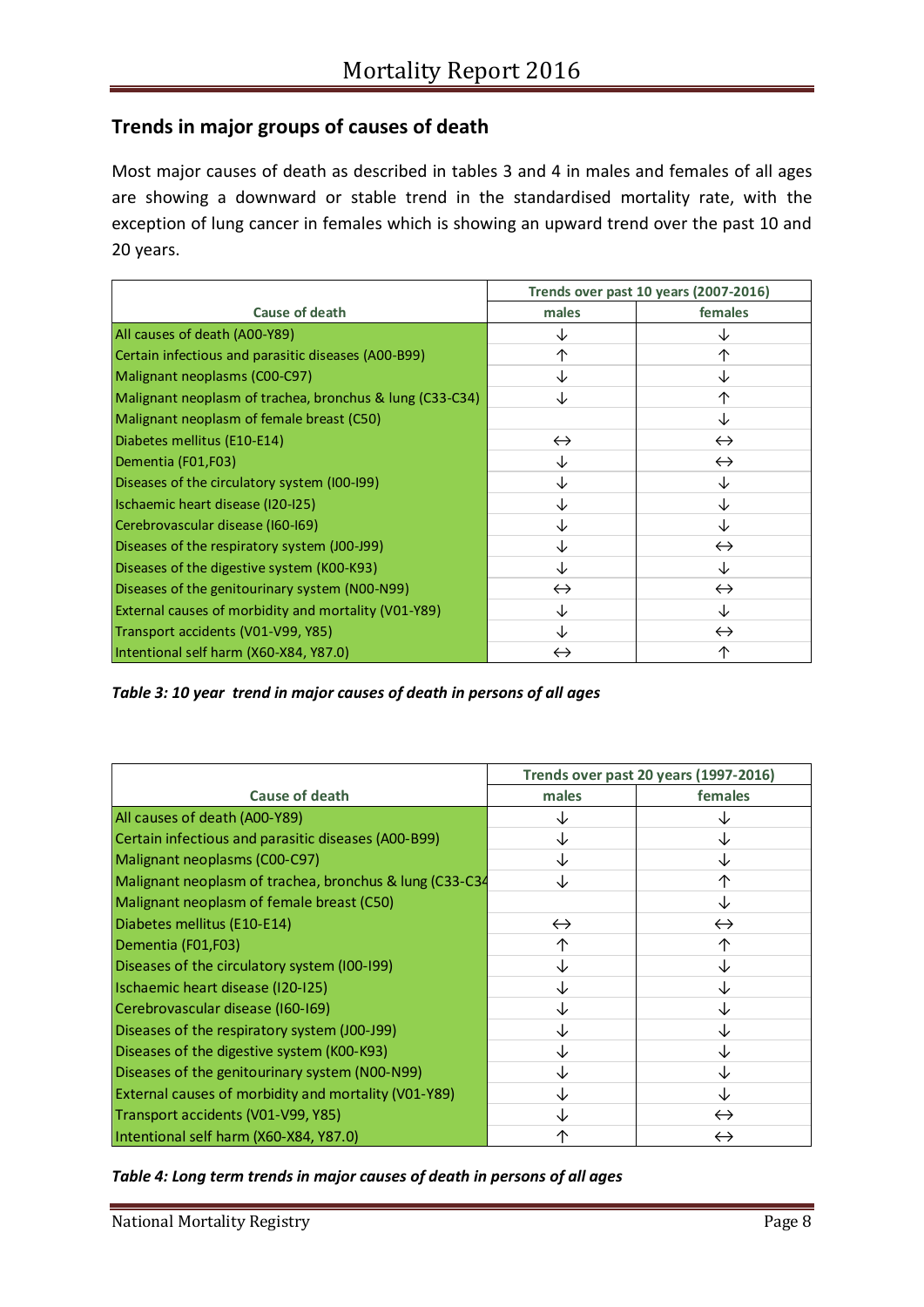#### **Most common cancer deaths**

Lung cancer followed by colorectal and pancreatic cancers are the commonest causes of cancer death in both genders combined (table 5). On the other hand, lung cancer is the commonest cause of cancer death in males whilst breast cancer is the commonest cause of cancer death in females.

| <b>Comonest cancer deaths</b>          | ICD-10 code     | <b>Number of death</b> | % of cancer death |
|----------------------------------------|-----------------|------------------------|-------------------|
| Malignant neoplasm of trachea bronchus |                 |                        |                   |
| and lung                               | C33-C34         | 184                    | 5.5               |
| Malignant neoplasm of colon and        |                 |                        |                   |
| rectum                                 | $C18-C21$       | 120                    | 3.6               |
| Malignant neoplasm of pancreas         | C <sub>25</sub> | 86                     | 2.5               |
| Malignant neoplasm of breast           | C50             | 73                     | 2.1               |
| Malignant neoplasm of prostate         | C61             | 49                     | 1.4               |
| Malignant neoplasm of ovary            | C <sub>56</sub> | 31                     | 0.9               |

#### *Table 5: commonest cancer deaths*

## **Commonest causes of death by age group**

The relative importance of different causes of death varies in different age groups.

### **Deaths in children below the age of one year**

There were 33 deaths in infants during the year 2016 accounting for 1.0% of the total deaths. Of these, 20 were male and 13 were female. This was an increase of 8 infant deaths over 2015. The most important causes of death in this age group were conditions originating in the early neonatal period such as low birth weight. The next commonest cause of death in infants was due to congenital anomalies.

The infant mortality rates for Malta was 7.4 deaths per 1000 live births (figure 6), higher than that of the EU average. One reason for this is that in Malta termination of pregnancy is illegal and therefore infants born with terminal congenital anomalies may die soon after rather than being aborted during pregnancy and thereby also raising infant mortality rates.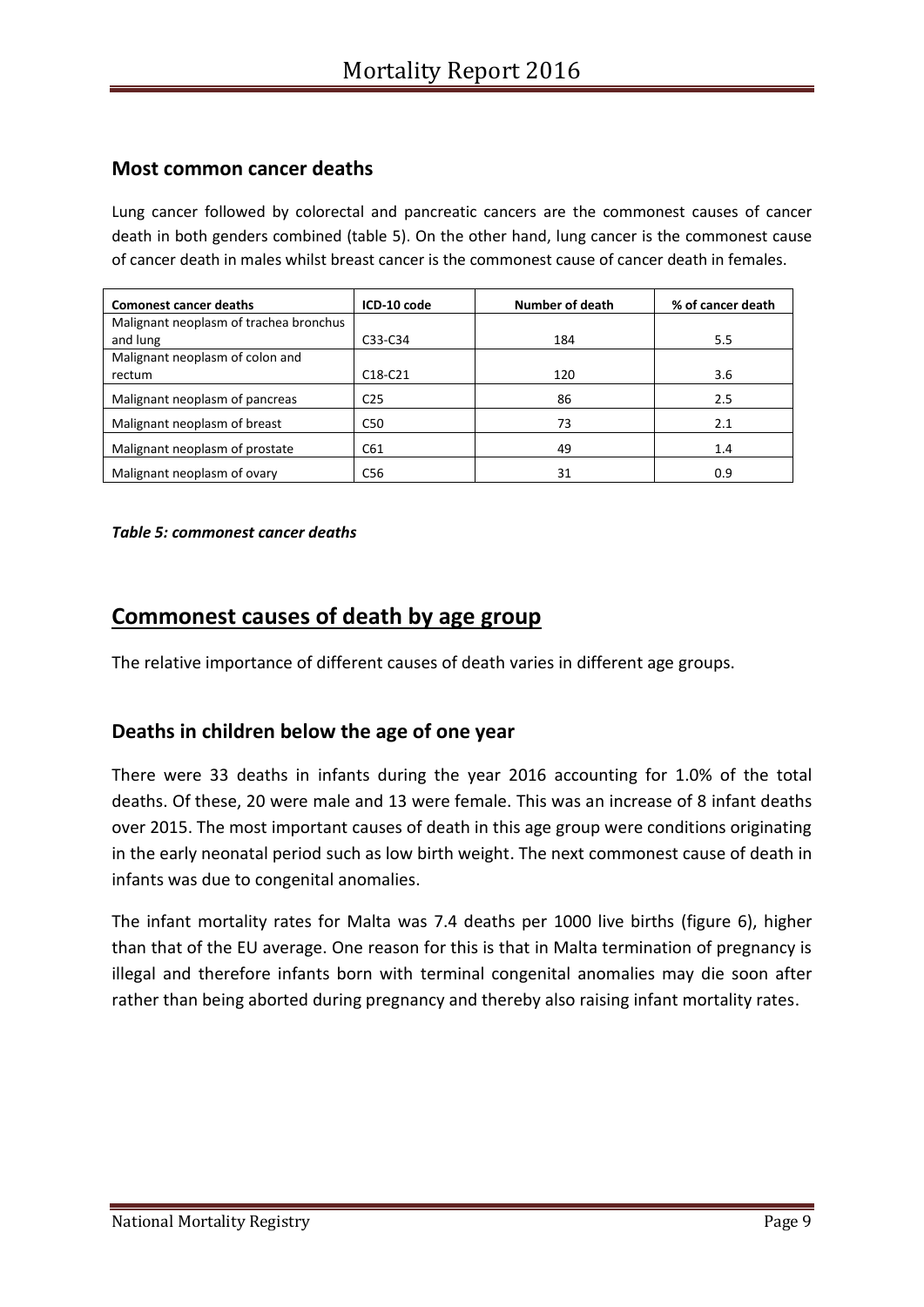

*Figure 6: Trends in infant mortality rate in Malta compared to the EU average*

## **Deaths in children between 1-14 years of age**

In this age group there were a total of 4 deaths accounting for 0.9% of total deaths. There was an increase of 1 death from 2015.

### **Deaths in 15-44 age group**

There was a total of 92 deaths in this age group accounting for 2.75% of the total deaths. There was a decrease of 7 deaths from 2015. Of these, 60 were male and 32 were female. External causes of death accounted for the largest number of deaths in this age group i.e. 43 deaths and were mainly due to suicides, transport accidents and falls. Neoplasms followed and accounted for 18.5% of all deaths and circulatory diseases accounted for 12 % of all deaths in this age group.

|                      | <b>ICD 10</b> |       |                |       |                                |
|----------------------|---------------|-------|----------------|-------|--------------------------------|
| cause of death       | code          | males | <b>females</b> | total | % from total of this age group |
| external causes      | V01-Y89       | 32    | 11             | 43    | 46.7                           |
| neoplasms            | C00-D48       | 6     | 11             | 17    | 18.5                           |
| circulatory diseases | $100 - 199$   | 8     |                | 11    | 12.0                           |

*Table 6: Commonest causes of death in persons 15-44 years*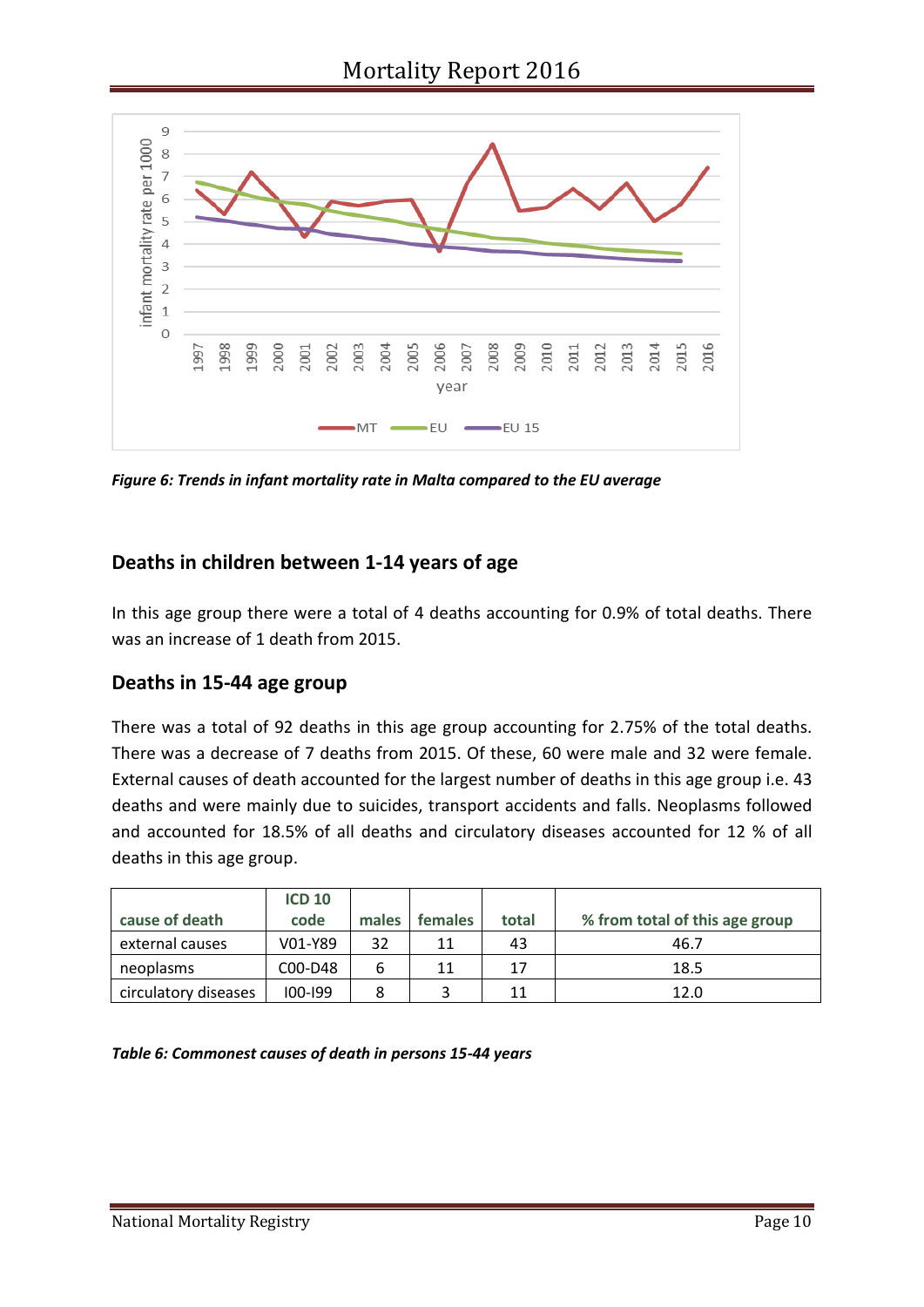#### **Deaths in the 45-64 age group**

There were 443 deaths in this age group representing 13.2% of all deaths. There was a decrease of 5 deaths from 2015. Ischaemic heart disease and lung cancer are the two leading causes of death in this relatively young age group (table 7).

|                         | <b>ICD 10</b>   |       |         |       | % from total of this age |
|-------------------------|-----------------|-------|---------|-------|--------------------------|
| cause of death          | code            | males | females | total | group                    |
| ischaemic heart disease | $120 - 125$     | 54    | 22      | 76    | 17.1                     |
| malignant neoplasm of   |                 |       |         |       |                          |
| trachea, bronchus and   |                 |       |         |       |                          |
| lung                    | C33-C34         | 36    | 14      | 50    | 11.2                     |
| malignant neoplasm of   |                 |       |         |       |                          |
| pancreas                | C <sub>25</sub> | 15    | 8       | 23    | 5.2                      |
| diabetes mellitus       | E10-E14         | 18    | 6       | 24    | 5.4                      |
| Malignant neoplasm of   |                 |       |         |       |                          |
| the colon, rectum and   |                 |       |         |       |                          |
| anus                    | $C18-C21$       | 10    | 11      | 54    | 12.1                     |

#### *Table 7: Commonest causes of death in persons 45-64 years*

#### **Deaths in the 65-84 age group**

There were 1673 deaths in this age group accounting for 50.04% of all deaths. There was a decrease of 29 deaths from 2015. Ischaemic heart disease is the leading cause of death in this age group followed by cerebrovascular disease (table 8).

|                            | <b>ICD 10</b> |       |         |       | % from total of this age |
|----------------------------|---------------|-------|---------|-------|--------------------------|
| cause of death             | code          | males | females | total | group                    |
| ischaemic heart disease    | 120-125       | 202   | 152     | 354   | 19.1                     |
| cerebrovascular disease    | $160 - 169$   | 69    | 65      | 134   | 7.2                      |
| malignant neoplasm of      |               |       |         |       |                          |
| trachea, bronchus and lung | C33-C34       | 97    | 40      | 137   | 7.4                      |
| other heart disease        | $126 - 151$   | 30    | 66      | 96    | 5.2                      |
| diabetes mellitus          | E10-E14       | 52    | 63      | 115   | 6.2                      |

*Table 8: Commonest causes of death in persons 65-84 years*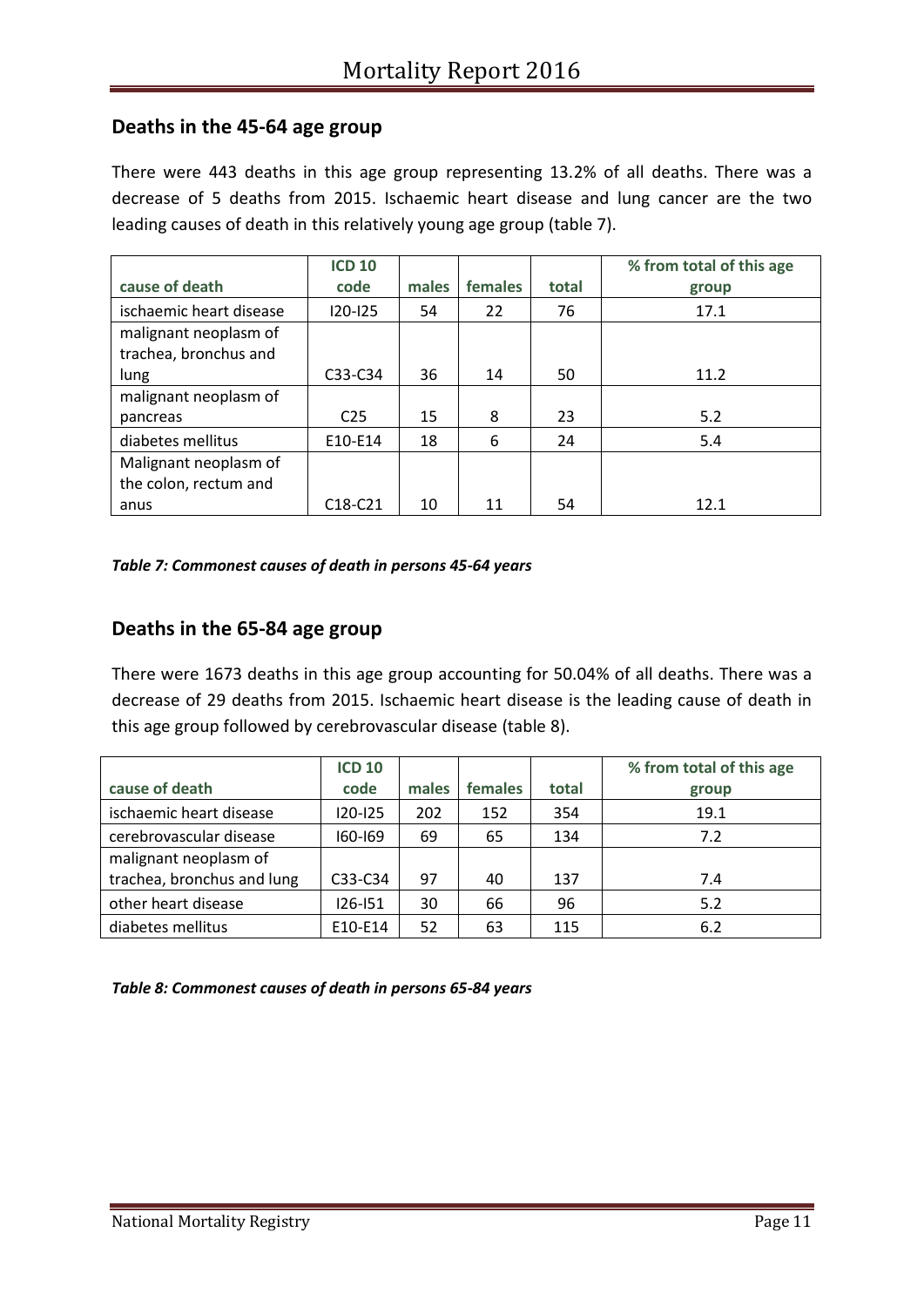### **Deaths in the 85+ age group**

There were 1098 deaths in this age group accounting for 32.8% of all deaths. There was a decrease of 76 deaths from 2015. Circulatory diseases predominate in this age group. However, other conditions including dementia, respiratory infections and diabetes were important causes of mortality in older persons (table 9).

|                         |              |       |         |       | % from total of this age |
|-------------------------|--------------|-------|---------|-------|--------------------------|
| cause of death          | ICD 10 code  | males | females | total | group                    |
| ischaemic heart         |              |       |         |       |                          |
| disease                 | $120 - 125$  | 90    | 163     | 253   | 23                       |
| cerebrovascular         |              |       |         |       |                          |
| disease                 | $160 - 169$  | 32    | 80      | 112   | 10.2                     |
| other heart diseases    | $126 - 151$  | 37    | 58      | 95    | 8.6                      |
| Pneumonia and other     |              |       |         |       |                          |
| acute lower respiratory |              |       |         |       |                          |
| infections              | $J12-J22$    | 39    | 56      | 95    | 8.6                      |
| dementia                | F01-F03, G20 | 42    | 80      | 122   | 11.1                     |
| diabetes mellitus       | E10-E14      | 54    | 90      | 144   | 13.1                     |

*Table 9: Commonest causes of death in persons 85+ years*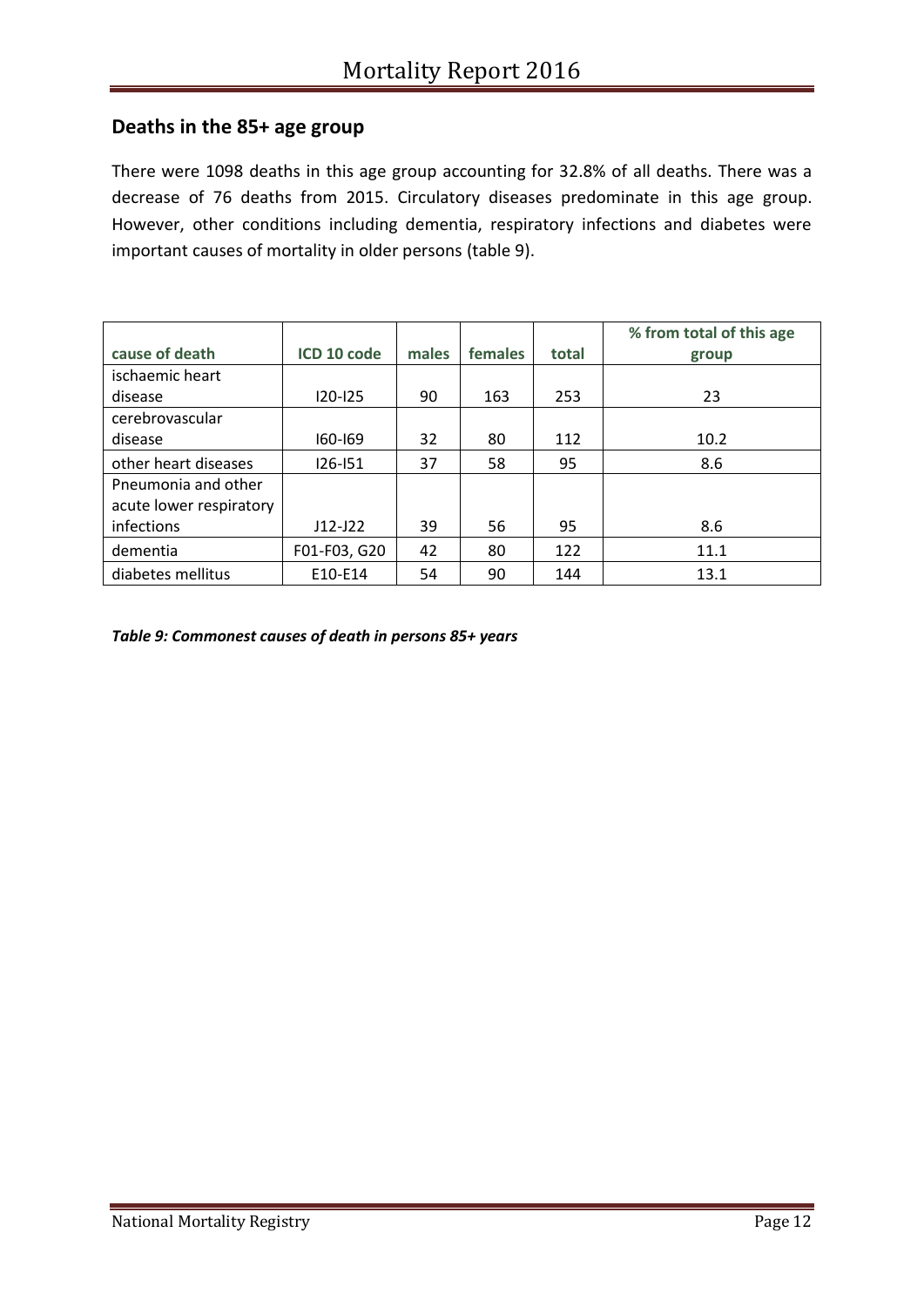| Document reference | DHIR/MNMR/2016                                 |
|--------------------|------------------------------------------------|
| Release date       | September 2021                                 |
| Document owner     | Directorate of Health Information and Research |
| Document type      | <b>National Mortality Statistics</b>           |
| e-mail             | healthinfo@gov.mt                              |
| Compilation        | Mr Muiz Saeed                                  |
|                    | Dr Kathleen England                            |

#### **Document Information**

#### **Acknowledgments**

The compilers of this document would like to acknowledge the support of colleagues, and the Director, Dr. Neville Calleja at the Directorate of Health Information and Research. Close collaboration with certifying doctors, pathologists, public health specialists, the Police Statistics Office, the Medical Records Department at Mater Dei Hospital, the Mortuary Department and the National Statistics Office were vital to the maintenance of an updated mortality register whose aim is to always improve accuracy and timeliness.

Special thanks go to Ms Connie Scicluna and Ms Desire D'Amato who work unremittingly on the National Mortality Registry.

#### **Methodology**

#### **Data Analysis**

The information used is based on details obtained from death certificates and supplemented by other sources of information including ISOFT, electronic case summary,, newspaper cuttings as well as collaboration with pathologists, public health doctors, police and certifying doctors. These additional sources of information are needed for verification. They add detail and ensure that mortality data is as reliable and as accurate as possible.

The International Statistical Classification of Diseases and Related Health Problems- ICD 10 is used to translate diagnoses of diseases from words into alphanumeric codes in order to permit easier storage, retrieval and analysis of the data. This also allows comparison between different countries and over different periods of time.

#### **Additional Sources of Data**

The National Statistics Office of Malta was the source from which information about mid-year population 2016 by age group and gender was obtained. WHO Gateway and Eurostat database were used as a source of data for some of the figures in this report.